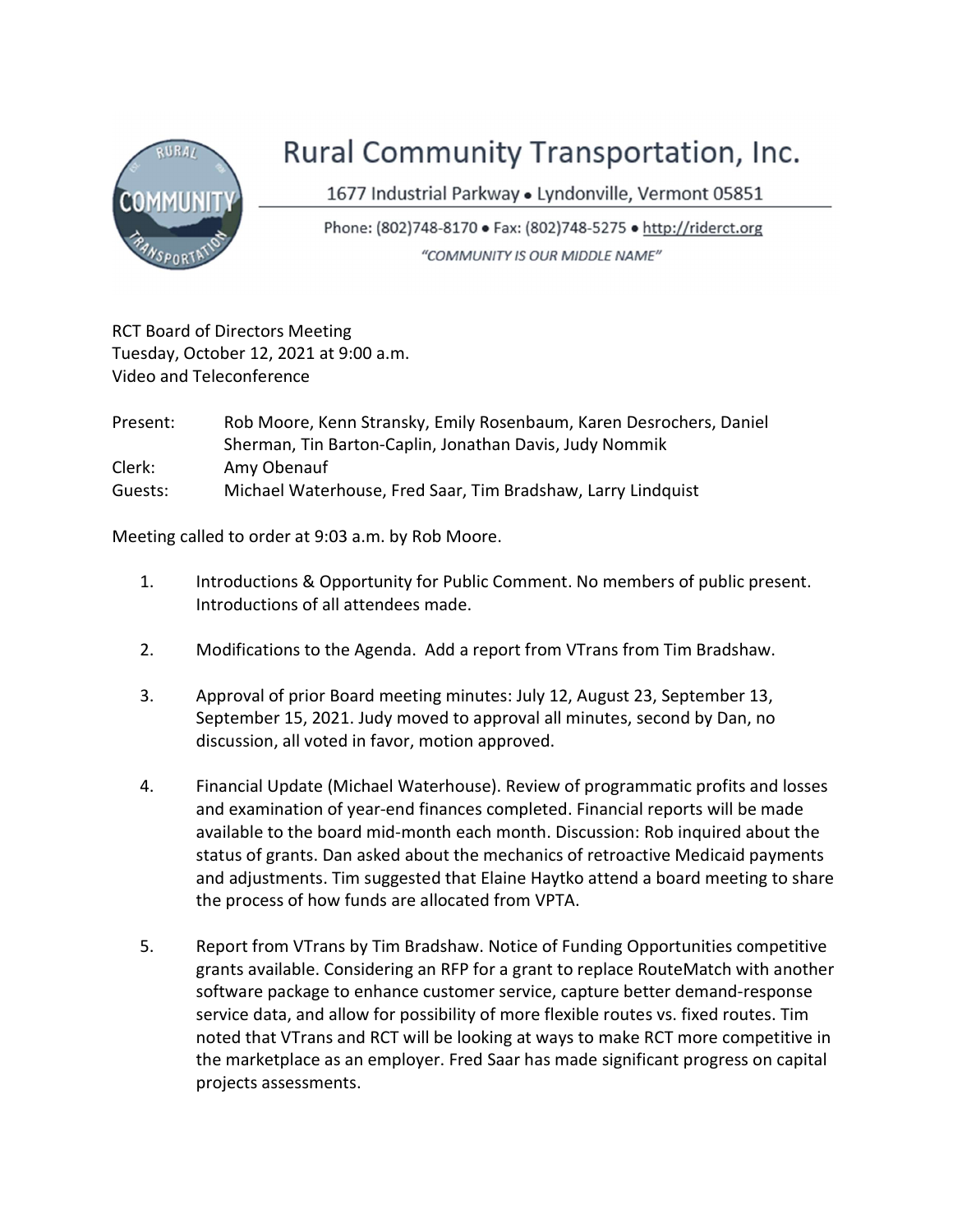- 6. Executive Director's report. Fred Saar reviewed his report on bus acquisition and cost; route and service changes; movement of the Newport RCT office to a new building; implementation of HRIS software; adjustments to personnel, pay, and benefits policies; and miscellaneous capital, facilities, and vehicle procurement projects, including some electric vehicles in the future.
- 7. RCT Bylaws and Committee Assignments (Rob Moore). In accordance with the bylaws, the Executive Committee consists of the four officers. The Personnel Committee reviews and contributes to the personnel policies of RCT. The Nominating Committee ensures that the board ranks are full. Jonathan was on Marketing Committee and Karen would be head of Finance Committee as treasurer, with Kenn willing to participate and Fred and Mike Waterhouse to serve as staff contacts. Tin suggested that new board members receive orientation/education addressing the process and expectations of directors and committee members. Judy noted that a board development activity might be useful during each regular meeting. Dan expressed a willingness to be on a committee in general, wherever he would be needed most. Karen offered to be on the Personnel Committee and noted that employee recognition activities by the board would be a positive thing.

Rob noted a need for clarification on the location and form of each board member's representation (at-large versus alternate, municipality versus region, officers when applicable).

Linda Lyman has stepped down from the board and formally resigned. Tin as alternate will be voting as primary until the Personnel Committee fills the vacant seat and formally designates the primary and alternate seats.

- 8. Annual petitions for Town appropriations (Amy Obenauf). Presentation of town petition needs and request for assistance in relative geographic locations.
- 9. Staff Climate Survey consultant hiring process status updates (Personnel Committee). Tin reviewed proposals received in response to the Board's RFP. The committee used an objective scoring tool and came up with Regeneration Resources as the strongest candidate. Tin is moving forward with next steps to finalize a contract and organize the kick-off meeting.
- 10. Determination of need for Executive Session per 1 VSA 313(a)(1). Motion to enter Executive Session made by Kenn, second by Judy. All in favor, Executive Session entered at 10:40 a.m. Executive Session exited at 11:02 a.m.
- 11. Other business. None.
- 12. Next Meeting: November 8, 2021, at 9:00 a.m. via Zoom.